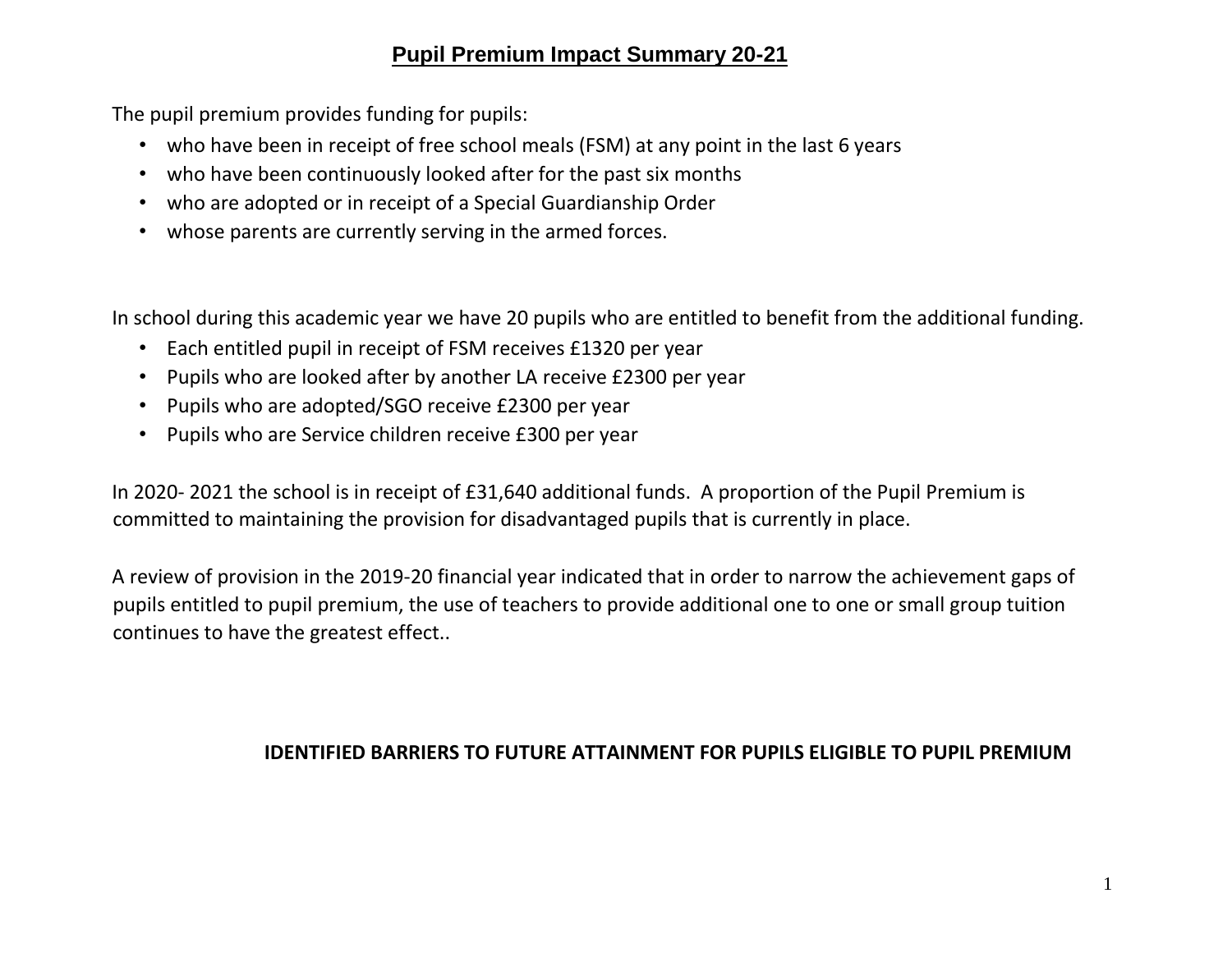## **Confidence**

**Motivation** 

**Attendance/Punctuality** 

**Attitude to learning** 

**Specific academic weakness** 

**Cause for concern** 

**Home support** 

**Medical issues** 

**Emotional issues**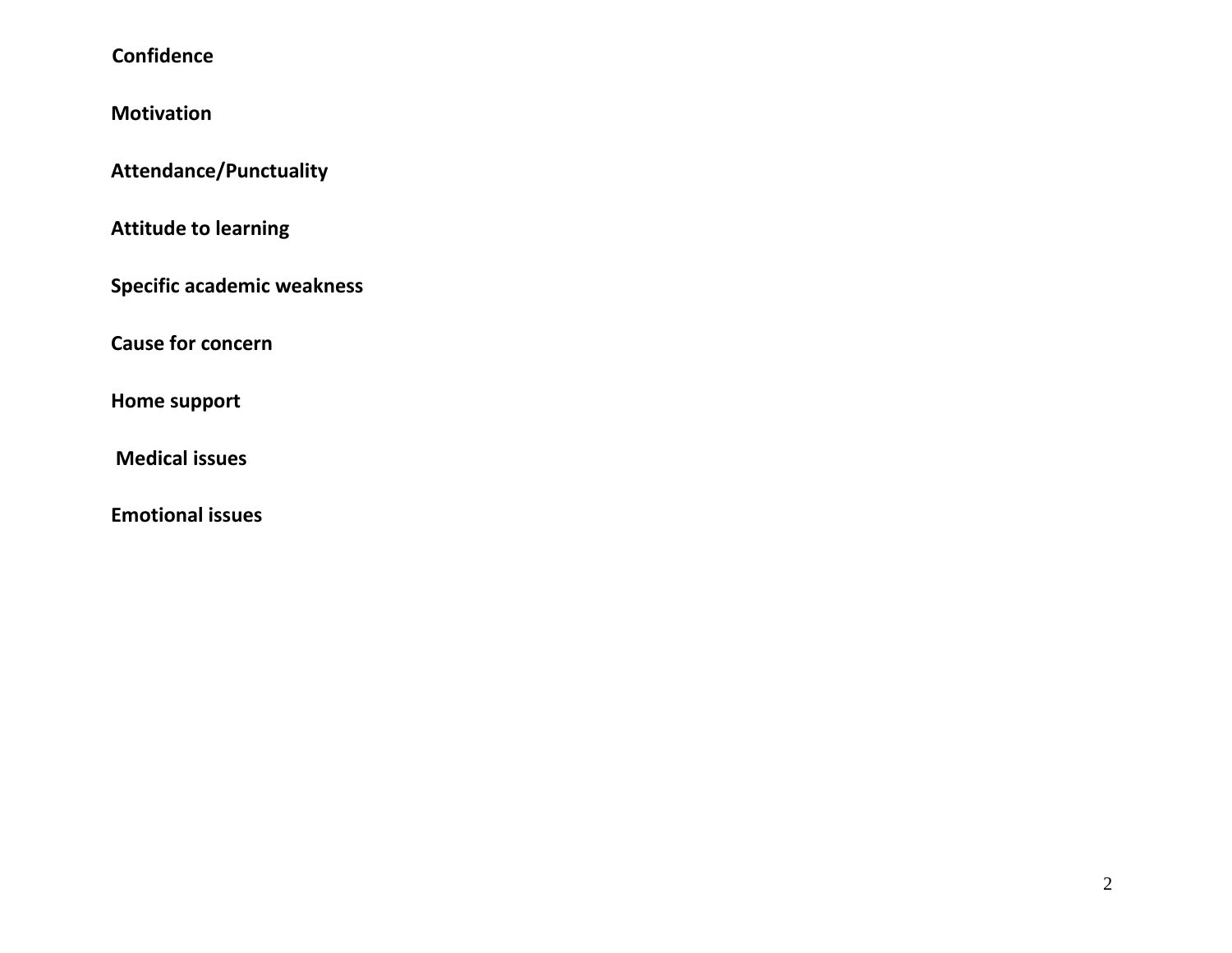| Intended<br>Outcome                                                                                                                                                                                   | <b>Summary of Objectives</b>                                                                                                                                                                                                                                          | Summary of Expenditure                                                                                                                                                                                                                                                                                                                                                                                                                                                    | Impact on progress and attainment of eligible<br>pupils                                                                                                                                                                                                                                                                                                                                                                                                                                                                                                                                                                                                                                                                                                                                                                                                                                                                                                                                                                                                                                                                           | Comments |
|-------------------------------------------------------------------------------------------------------------------------------------------------------------------------------------------------------|-----------------------------------------------------------------------------------------------------------------------------------------------------------------------------------------------------------------------------------------------------------------------|---------------------------------------------------------------------------------------------------------------------------------------------------------------------------------------------------------------------------------------------------------------------------------------------------------------------------------------------------------------------------------------------------------------------------------------------------------------------------|-----------------------------------------------------------------------------------------------------------------------------------------------------------------------------------------------------------------------------------------------------------------------------------------------------------------------------------------------------------------------------------------------------------------------------------------------------------------------------------------------------------------------------------------------------------------------------------------------------------------------------------------------------------------------------------------------------------------------------------------------------------------------------------------------------------------------------------------------------------------------------------------------------------------------------------------------------------------------------------------------------------------------------------------------------------------------------------------------------------------------------------|----------|
| 75% of pupils<br>will make at<br>least expected<br>progress for<br>reading, writing<br>and maths.<br>Able to<br>participate in a<br>range of<br>activities with<br>peers.<br>Increased<br>selfesteem. | To improve outcomes for all<br>pupil premium children in<br>reading, writing and<br>To increase pupils' self-esteem<br>and confidence through a<br>broad and balanced curriculum,<br>taking into account their<br>individual needs and their pupil<br>voice comments. | TA targeted support<br>Subsisidies for trips and<br>events<br>٠<br>Subsisidies for music<br>lessons<br>$\bullet$<br><b>Counselling Services</b><br>Speech and Language<br>services<br>Storytelling with theatre company<br><b>EP</b> services<br>Consultants<br>Specialist music teacher<br>٠<br>Specialist PE teacher<br>Community links (local area)<br>Release time for Pupil Premium Co-<br>ordinator<br>School attendance and welfare officer<br>Books and resources | 1. At the point of closing in March,<br>KS1 pupils were making pleasing<br>progress in phonics, reading, writing and<br>maths.<br>The same targets will be carried forward this<br>year due to interruption to teaching<br>and learning.<br>2. Disadvantaged pupils received<br>an extensive range of support last year:<br>- COVID 19 regular and frequent<br>contact calls for vulnerable pupils<br>-Facility to attend school during<br>closures if considered vulnerable<br>-Support to access food vouchers<br>during COVID school closures<br>-subsidies for uniform, trips,<br>clubs, music lessons<br>-Access to school Pupil Premium Co-ordinator<br>for parents and children<br>- Pupil Premium Co-ordinator attended<br>workshops in order to signpost<br>a range of help with financial<br>difficulties, housing, food<br>insecurity, health needs,<br>emotional support, domestic<br>violence, parenting skills, baby<br>watching intervention, online<br>safety.<br>support with attendance in<br>partnership with the LA<br><b>Attendance Officer</b><br>Early Help meetings with<br>Children's Centre to ensure a |          |